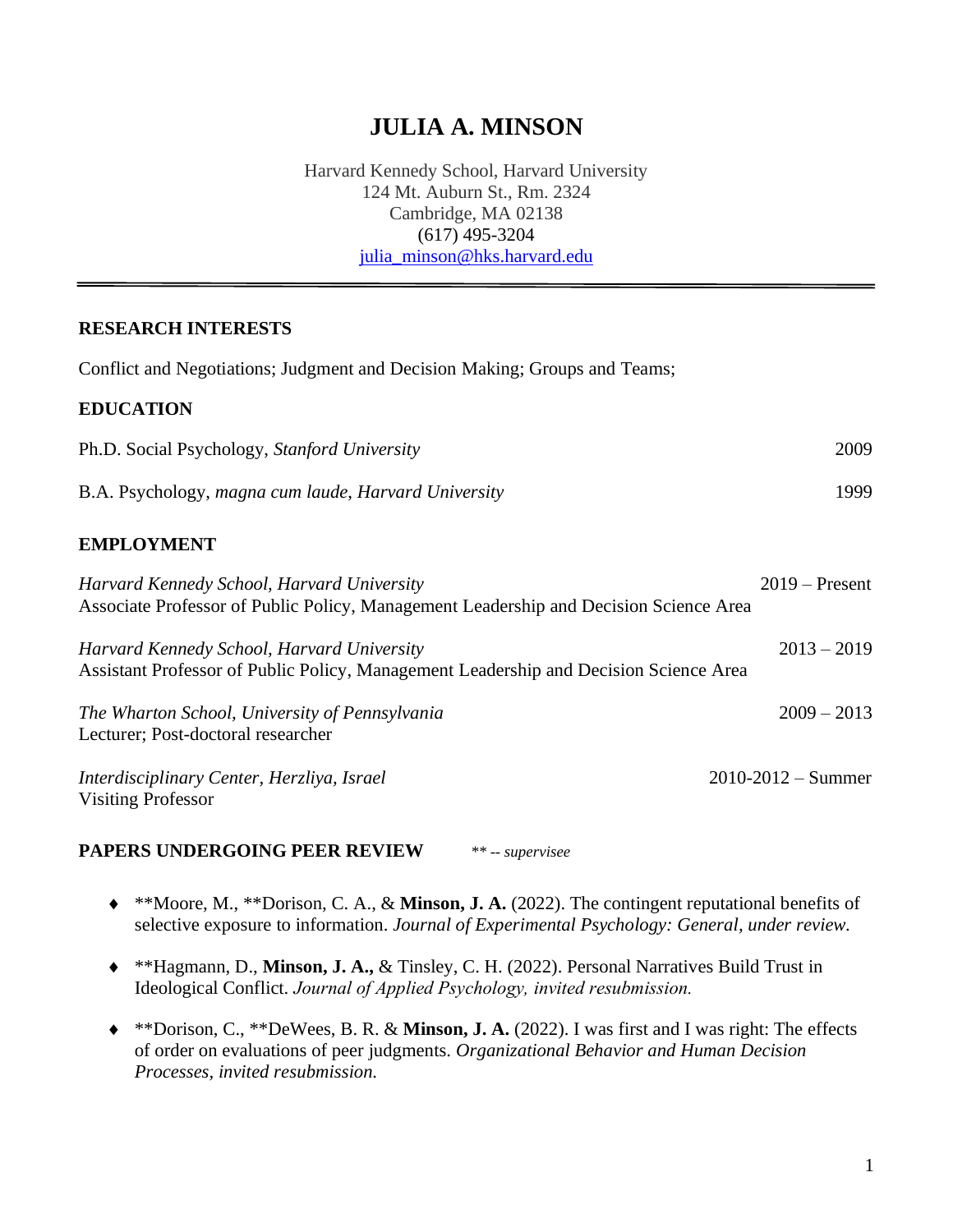- Reschke, B. P., **Minson, J. A.,** Bowles, H. R., de Vaan, M., & Srivastava S. B. (2022). Dampening the echo: Receptiveness to opposing views, majority-minority distance, and network homogeneity. *Journal of Applied Psychology, invited resubmission.*
- \*\*Collins, H. K., **Minson, J. A.,** \*\*Kristal, A., Wood Brooks, A. (2022). Perceptions of conversational listening are inaccurate. *Journal of Experimental Psychology: General, under review*.
- \*\*Jeong, M., **Minson, J. A.** & Soll, J. (2022). Do as I say, not as I do: Decision-makers choose to follow their own intuitive judgment, but recommend others adhere to a structured process. *Management Science, under review.*

## **PEER REVIEWED PUBLICATIONS** *\*\* -- supervisee*

- ◆ Minson, **J. A.** & \*\*Dorison, C. (2022). Why is exposure to opposing views aversive? Reconciling three theoretical perspectives. *Current Opinion in Psychology, conditionally accepted.*
- \*\*Collins, H. K., \*\*Dorison, C. A., Gino, F. & **Minson, J. A.** (2022) Underestimating Counterparts' Learning Goals Impairs Conflictual Conversations. *Psychological Science, in press.*
- \*\*Dorison, C. & **Minson, J. A.** (2022). You can't handle the truth! Errors in affective perspectivetaking during disagreement. *Organizational Behavior and Human Decision Processes, in press.*
- **Minson, J. A.** & Chen, F. S. (2021). Receptiveness to Opposing Views: Conceptualization and Integrative Review. *Personality and Social Psychology Review*, 10888683211061037.
- **Minson, J. A.** & \*\*Dorison, C. (2021). Toward a psychology of attitude conflict. *Current Opinion in Psychology, 43*, 182-188.
- ◆ Minson, **J. A.** & \*\*Umphres, C. (2020). Confidence in context: Perceived accuracy of quantitative estimates decreases with repeated trials. *Psychological Science, 31*(8), 927-943.
- \*\*Yeomans, M., **Minson, J. A.**, \*\*Collins, H., Chen, F. & Gino, F. (2020). Conversational Receptiveness: Expressing engagement with opposing views. *Organizational Behavior and Human Decision Processes, 160,*131-148*.*
- \*\*Jeong, M., **Minson, J. A.**, & Gino, F. (2020). In high offers I trust: The effect of first offer value on economically vulnerable behaviors. *Psychological Science, 31*, 644–653.
- \*\*Yeomans, M., Huang, K., Brooks, A.W., **Minson, J. A.** & Gino, F. (2019). It helps to ask: The cumulative benefits of asking follow-up questions. *Journal of Personality and Social Psychology,*  117, 1139–1144.
- **Minson, J. A.**, Chen, F. S. & Tinsley, C. H. (2019). Why won't you listen to me? Measuring receptiveness to opposing views. *Management Science, 66*, 3069-3094*.*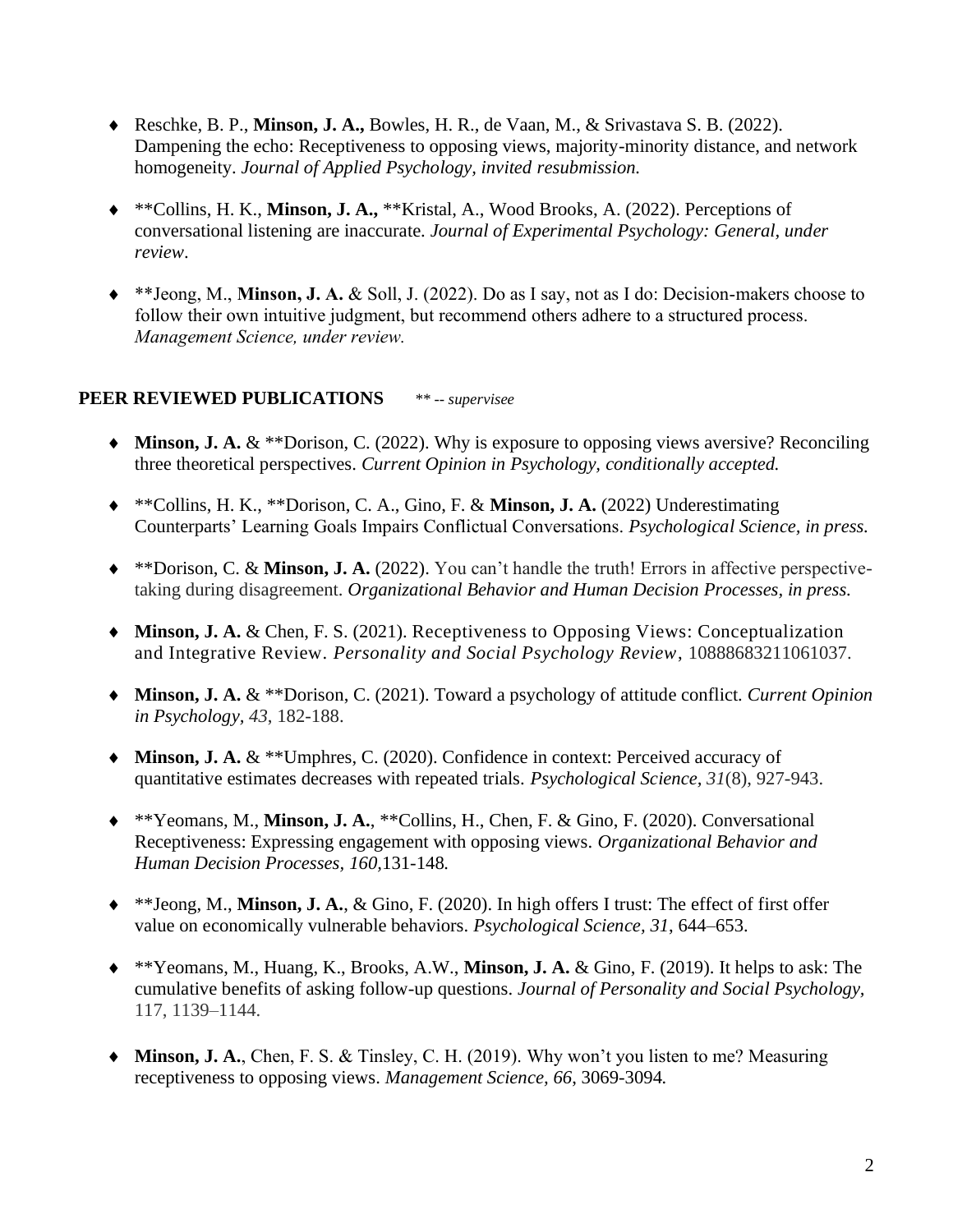- \*\*Dorison, C., **Minson, J. A.,** Rogers, T. (2019). A pleasant surprise in partisan politics: Selective exposure is partly driven by an affective forecasting error. *Cognition, 188*, 98-107.
- \*\*Logg, J., **Minson, J. A.** & Moore, D. A. (2019). Algorithm Appreciation: People prefer algorithmic to human judgment. *Organizational Behavior and Human Decision Processes, 151,*  90-103.
- \*\*Jeong, M., **Minson, J. A.,** \*\*Yeomans, M. & Gino, F. (2018). Communicating with warmth in distributive negotiations is surprisingly counter-productive. *Management Science, 65, 5813-5837.*
- **Minson, J. A.,** Van Epps, E., Yip, J., & Schweitzer, M. (2018). Eliciting the truth, the whole truth, and nothing but the truth: The effect of question type on deception. *Organizational Behavior and Human Decision Processes, 147*, 76-93*.*
- **Minson, J. A.,** Mueller, J. S., & Larrick, R. P. (2017). The contingent wisdom of dyads: When discussion enhances vs. undermines the accuracy of collaborative judgments. *Management Science, 64,* 4177-4192.
- Huang, K., \*\*Yeomans, M., Brooks, A.W., **Minson, J. A.** & Gino, F. (2017). It doesn't hurt to ask: Question-asking increases liking. *Journal of Personality and Social Psychology,* 113, 430- 452.
- Chen, F.S., **Minson, J.A.,** Schöne, M., & Heinrichs, M. (2013). In the eye of the beholder: Eye contact increases resistance to persuasion. *Psychological Science, 24*, 2254-2261. 1
- Milkman, K.L., **Minson, J. A.** & Volpp K.G.M. (2013). Holding [the Hunger Games](http://papers.ssrn.com/sol3/papers.cfm?abstract_id=2183859) hostage at the [gym: An evaluation of temptation bundling.](http://papers.ssrn.com/sol3/papers.cfm?abstract_id=2183859) *Management Science, 60*(2), 283-299*.*
- **Minson, J. A.,** & Mueller, J. S. (2013). Groups weight outside information less than individuals do, although they shouldn't: Response to Shultze, Mojzisch, and Schulz-Hardt (2013). *Psychological Science, 24*(7) 1373–1374*.*
- Bucchianeri, G. W. & **Minson, J. A.** (2013). A homeowner's dilemma: Anchoring in residential real estate transactions. *Journal of Economic Behavior and Organization*, *89*, 76-92.
- ◆ Minson, **J. A.,** & Mueller, J. S. (2012). The cost of collaboration: Why joint decision making exacerbates rejection of outside information. *Psychological Science, 3,* 219-224.
- ◆ Minson, J. A., Liberman, V., & Ross, L. (2011). Two to tango: The effect of collaboration and disagreement on dyadic judgment. *Personality and Social Psychology Bulletin, 37,* 1325–1338*.*
- **Minson, J. A.** & Monin, B. (2011). Do-gooder derogation: Disparaging morally-motivated minorities to defuse anticipated reproach. *Social and Psychological and Personality Science, 3,*  200-207.

<sup>&</sup>lt;sup>1</sup> Chen & Minson contributed equally to the work.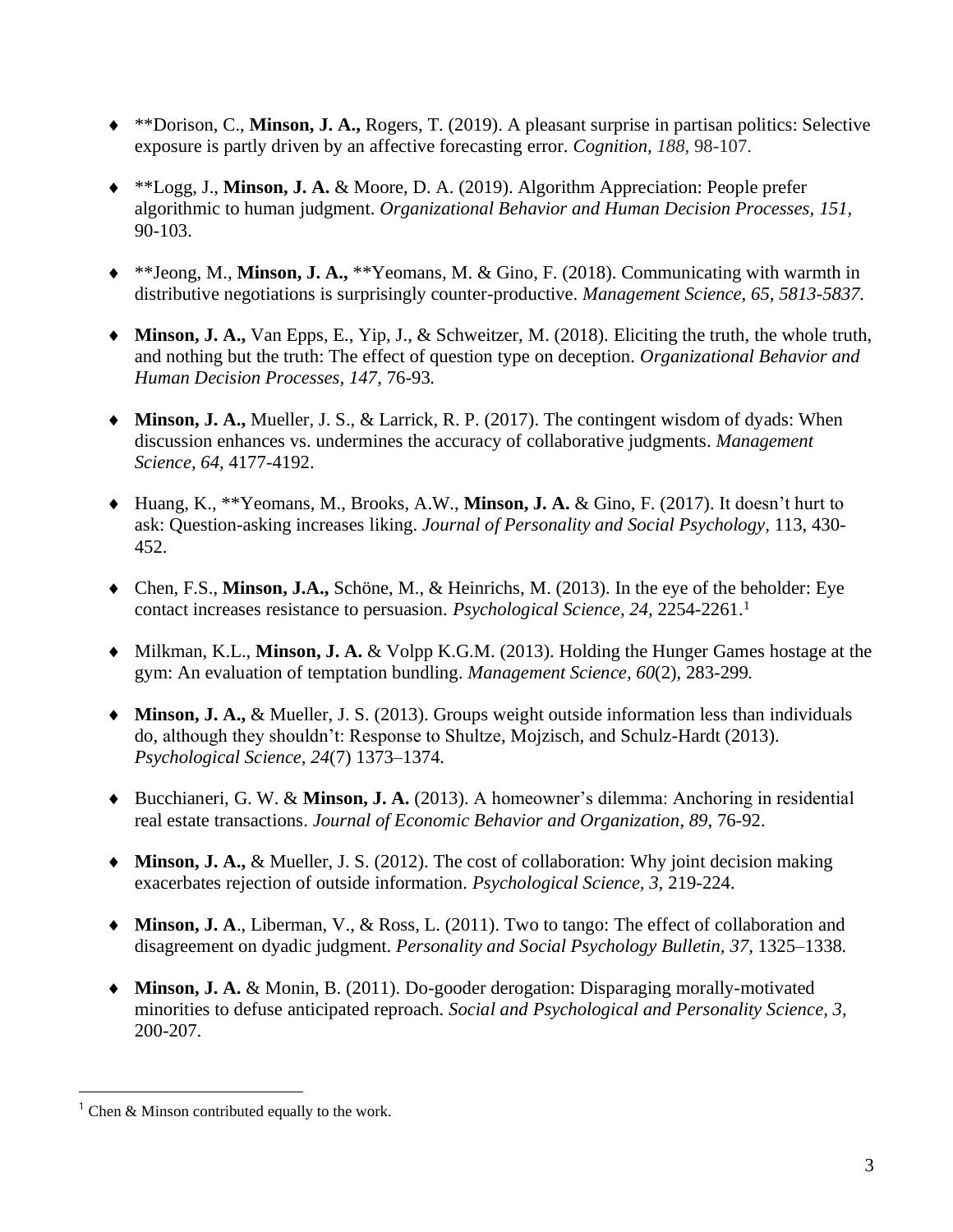- Liberman, V., **Minson, J. A.**, Bryan, C. J. & Ross, L. (2011). Naïve realism and capturing the "wisdom of dyads." *Journal of Experimental Social Psychology, 48*, 507-512.
- ◆ Jacobson, J., Dobbs-Marsh, J., Liberman, V., & Minson, J. A. (2011). Predicting civil jury verdicts: How attorneys use (and mis-use) a second opinion. *Journal of Empirical Legal Studies, 8,* 99-119.
- Chen, F. S., **Minson, J. A.** & Tormala, Z. L. (2010). Tell me more: effects of expressed interest on receptiveness during dialog. *Journal of Experimental Social Psychology, 46*, 850-853.<sup>2</sup>

## **PUBLICATIONS IN PROFESSIONAL OUTLETS**

- **Minson, J. A.** & Gino. F. Managing a polarized workforce. *Harvard Business Review*, March-April, 2022.
- Jeong, M., **Minson, J. A.,** Yeomans, M. & Gino, F. Being nice in a negotiation can backfire. *Harvard Business Review, Negotiations section*, September 6, 2019.
- DeWees, B. R. & **Minson, J. A.** The Right Way to Use the Wisdom of Crowds. *Harvard Business Review, Decision Making Section.* December 20, 2018.
- Logg, J. M., **Minson, J.A.**, & Moore, D.A. Do People Trust Algorithms More Than Companies Realize? *Harvard Business Review, Technology Section.* October 26, 2018.
- Jeong, M., **Minson, J. A.**, & Gino, F. Social perception in negotiation: How do perceptions of warmth and competence affect negotiation behavior and outcomes? *Handbook of Basic Principles (3rd Edition), in press.*

# **TEACHING MATERIALS**

- Gino, F., **Minson, J. A.** Braver Angels: A Grassroots Effort to Depolarize American Politics. Harvard Business School Case 9-920-054.
- **Minson, J. A.** Be reasonable, see it my way! Harvard Kennedy School Case 2148.2.

## **PRESS ARTICLES**

- **Minson, J. A.** How I Am Using Psychology to Persuade Russians of the Truth About Ukraine. *Time Magazine Ideas*, April 20, 2022.
- **Minson, J. A.** How to reach a Russian (or American) lost in a sea of disinformation. *Boston Globe,* March 15, 2022.
- Gino, F., **Minson, J. A.,** Yeomans, M. The right way to talk across divides. *Scientific American,* April 21, 2020.

<sup>2</sup> Chen & Minson contributed equally to the work.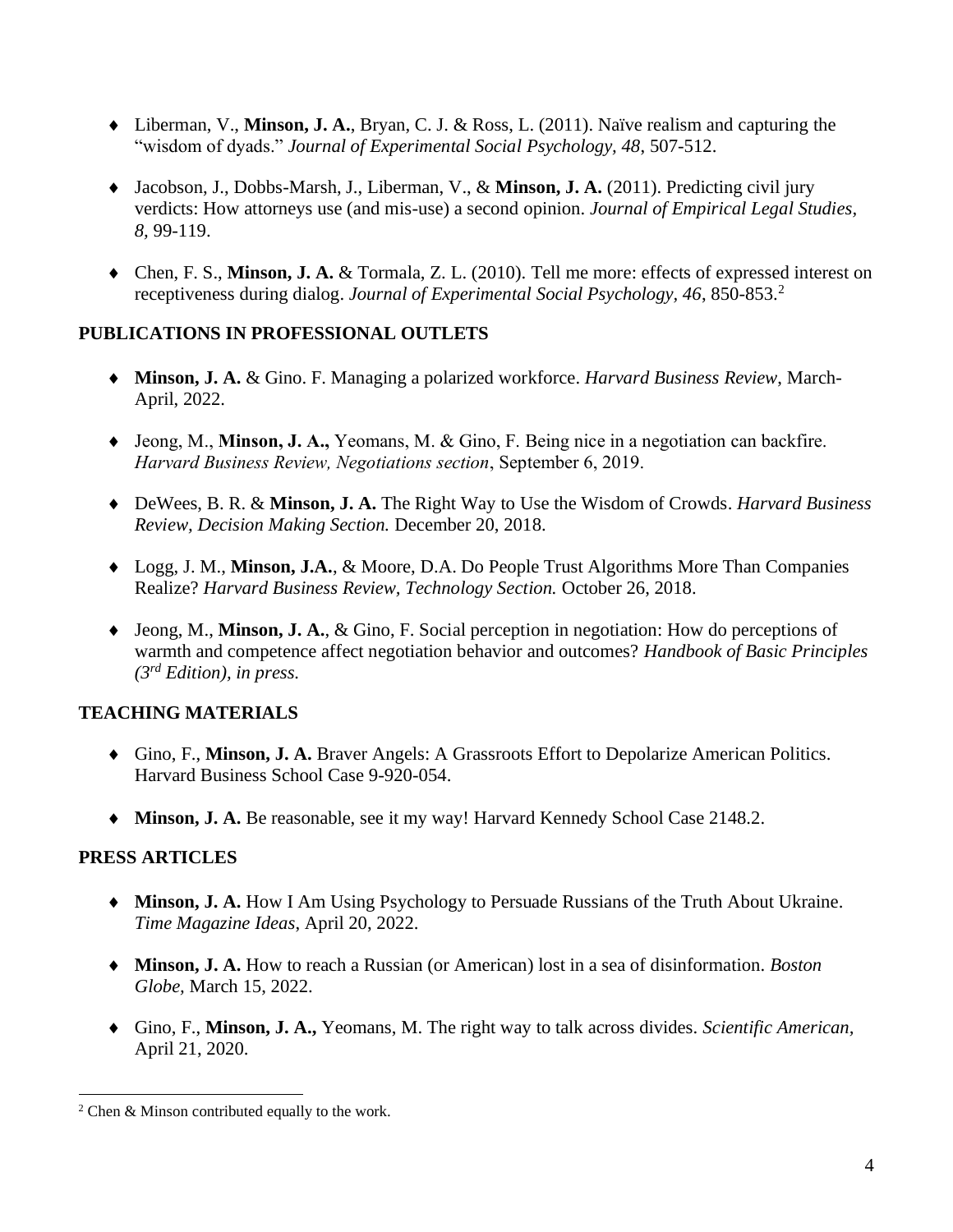- **Minson, J. A.** How we can combat coronavirus and political division at the same time. *CNN Opinion,* March, 26, 2020.
- **Minson, J. A.,** Dorison, C. & Rogers, T. What Bernie Sanders and Ted Cruz Supporters Have in Common. *CNN Opinion*, November 14, 2019.

## **WORKING PAPERS**

- *\*\**Logg, J. L., *\*\**Berg, L. & **Minson, J. A.** (2020). Everybody argues and nobody loses: Overestimation of success as a driver of debate. *Georgetown University working paper.*
- **Minson, J. A.,** Kupor, D. M., \*\*DeWees, B. R. (2020). Trying again is overrated: Reconsidering quantitative estimates does not improve accuracy, but people think it does. *Harvard University working paper.*
- **Minson, J. A.** & Chen, F. S. (2012). Eating with the enemy: Receptive mindsets in conflictual dialogue. *Wharton, University of Pennsylvania working paper.*

## **PROJECTS IN PROGRESS**

- Using conversational receptiveness to improve vaccine discussions. With David Hagmann.
- A classroom intervention to train conversational receptiveness. With Juliana Schoeder, Michael Yeomans, and Hanne Collins.
- Contagion in conversational receptiveness. With Michael Yeomans, Francesca Gino & Hanne Collins.
- Arguing produces affective benefits. With Sarah Chen.
- Credit and blame in intuitive judgment. With Martha Jeong & Francesca Gino.

## **REFEREED CONFERENCE PRESENTATIONS**

- Dorison, C., **Minson, J. A.,** Rogers, T. (July 2018). Not so bad: Selective exposure is driven by an error in affective forecasting. International Association for Conflict Management meeting, Philadelphia, PA.
- Jeong, M., **Minson, J. A.,** Yeomans, M. & Gino, F. (July 2018). Communicating with warmth in distributive negotiations is surprisingly counter-productive. International Association for Conflict Management meeting, Philadelphia, PA.
- ◆ Dorison, C., Minson, J. A., Rogers, T. (November 2017). Not so bad: Selective exposure is driven by an error in affective forecasting. Society for Judgment and Decision-Making meeting, Vancouver, BC.
- Jeong, M., Minson, J. A., Soll, J. (November 2017). Do as I say, not as I do: Self-other differences in analytical versus intuitive judgment. Society for Judgment and Decision-Making meeting, Vancouver, BC.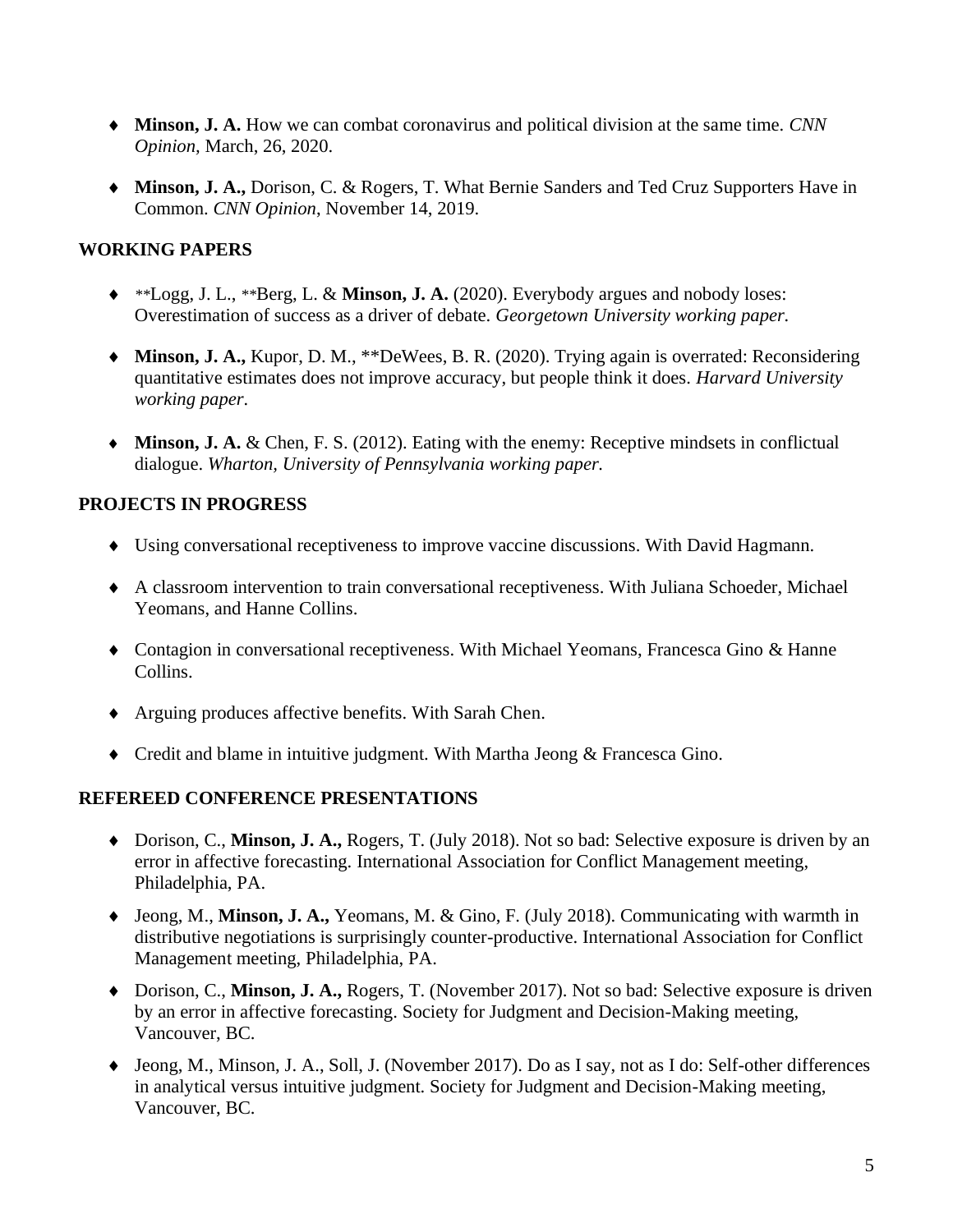- Jeong, M., **Minson, J. A.,** Yeomans, M. & Gino, F. (August 2017). Communicating with warmth in distributive negotiations is surprisingly counter-productive. Academy of Management meeting, Atlanta, GA.
- ◆ Minson, **J. A.** & Chen, F. S. (November 2016). Why won't you listen to me? Measuring receptiveness to opposing views. Society for Judgment and Decision Making meeting, Boston, MA.
- ◆ Minson, J. A., Chen, F. S. & Skowronek, S. (May 2016). The "Oppositional Mindset": Arguing boosts confidence in… everything. Behavioral Decision Research in Management meeting, Toronto, CA.
- **Minson, J. A.,** Chen, F. S. & Skowronek, S. (November 2015). The "Oppositional Mindset": Arguing boosts confidence in… everything. Society for Judgment and Decision Making meeting, Chicago, IL.
- **Minson, J. A.** & Mueller, J. S. (January 2015). The cost of collaboration: Joint decision-making exacerbates overconfidence. Society for Personality and Social Psychology meeting, Long Beach, CA.
- **Minson, J. A**., Muller, J. S. & Larrick, R. P. (November 2013). The fragile wisdom of dyads: discussion both undermines and enhances accuracy on collaborative judgment tasks. Society for Judgment and Decision-Making meeting, Long Beach, CA.
- ◆ Minson, **J. A.** & Urminsky, O. (October 2012). The egocentrist and the stranger: Conditional inference when making sense of others. Association for Consumer Research meeting, Vancouver, B. C.
- **Minson, J. A.,** Liberman, V., Bryan, C. J. & Ross, L. (January 2012). Naïve realism and capturing the "wisdom of dyads." Society for Personality and Social Psychology meeting, San Diego, CA.
- **Minson, J. A.,** Ruedy, N. E., & Schweitzer, M. E. (August 2011). Ask (the right way) and you shall receive: The effect of question type on information disclosure and deception. Academy of Management meeting, San Antonio, TX.
- ◆ Minson, **J. A.,** & Chen, F. S. (June 2011). Eating with the enemy: On the dubious benefits of breaking bread with holders of opposing views. Summer Symposium on Judgment and Decision Making, Las Vegas, NV.
- **Minson, J. A.,** Liberman, V., Bryan, C. J. & Ross, L. (May 2011). Hell to pay: Judgment, policy and relational costs of self-other biases. Symposium presented at the Association for Psychological Science meeting, Washington, D. C.
- **Minson, J. A.,** & Mueller, J. S. (May 2011). The cost of collaboration: Why joint decision making exacerbates rejection of outside information. Decision Making for a Social World web conference.
- **Minson, J. A.,** Liberman, V., Jacobson, J. & Ross, L. (November 2010). Trial and Error: The effect of experience, perspective taking and collaboration on professional judgments. Symposium presented at the Society for Judgment and Decision Making meeting, St. Louis, MO.
- **Minson, J. A.**, Liberman, V., & Ross, L. (August 2010). Two to Tango: Effects of Collaboration and Disagreement on Dyadic Judgment. Symposium presented at the Behavioral Decision Making in Management meeting, Pittsburgh, PA.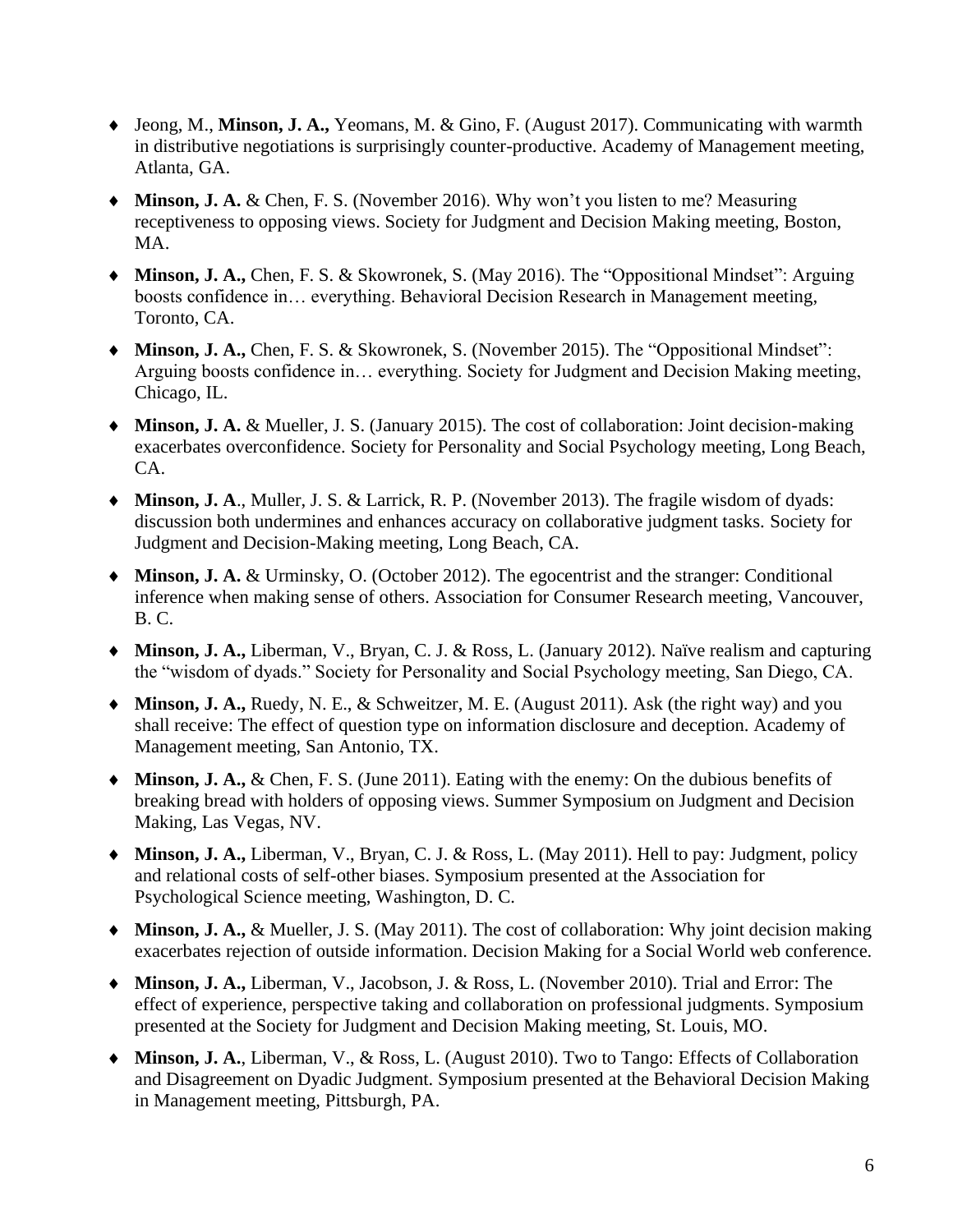- **Minson, J. A.**, Liberman, V., Bryan, C. J., & Ross, L. (May 2009). Two to Tango: Naïve Realism in Novice and Expert Partnerships. Symposium presented at the Association for Psychological Science Conference, San Francisco, CA.
- **Minson, J. A.**, Chen, F. S., Tormala, Z. L. & Ross, L. (May 2008). The inference of interest: The effect of asking clarifying questions on actual and perceived receptiveness to counter-attitudinal information. Symposium presented at the annual meeting of the American Psychological Society, Chicago, IL.
- Ross, L., **Minson, J. A.**, Liberman, V. & Bryan, C. (February 2008). Naïve realism and its consequences. Symposium presented at the annual meeting of the Society for Personality and Social Psychology, Albuquerque, NM.

# **INVITED TALKS**

- Brown University, Cognitive, Linguistic & Psychological Sciences, February 2022
- Stanford University, Graduate School of Business, January 2022
- Yale University, School of Management, December 2021
- UC Berkeley, Political Science, November 2021
- University of California, Los Angeles, Anderson School of Management, November 2020
- Harvard University, Behavioral Insights Group, July 2020
- Data Colada Seminar, June 2020
- University of Massachusetts, Amherst, Department of Psychology, February 2020
- University of Chicago, Booth School of Business, January 2020
- Dartmouth College, Tuck School of Business, December 2019
- Columbia University, Columbia Business School, October 2019
- Dartmouth University, Tuck School of Business, May 2019
- Cornell University, Johnson School of Business, February 2019
- Boston University, Questrom School of Business, April 2018
- Georgetown University, McDonough School of Business, March 2017
- University of Pennsylvania, Decision Processes Colloquium, February 2017
- Harvard University, Department of Psychology, October 2016
- Duke University, Fuqua School of Business, March 2016
- Navy Strategic Command Distinguished Speaker Series, March 2016
- Navy Strategic Studies Group, November 2015
- Harvard University, Behavioral Insights Group, March 2015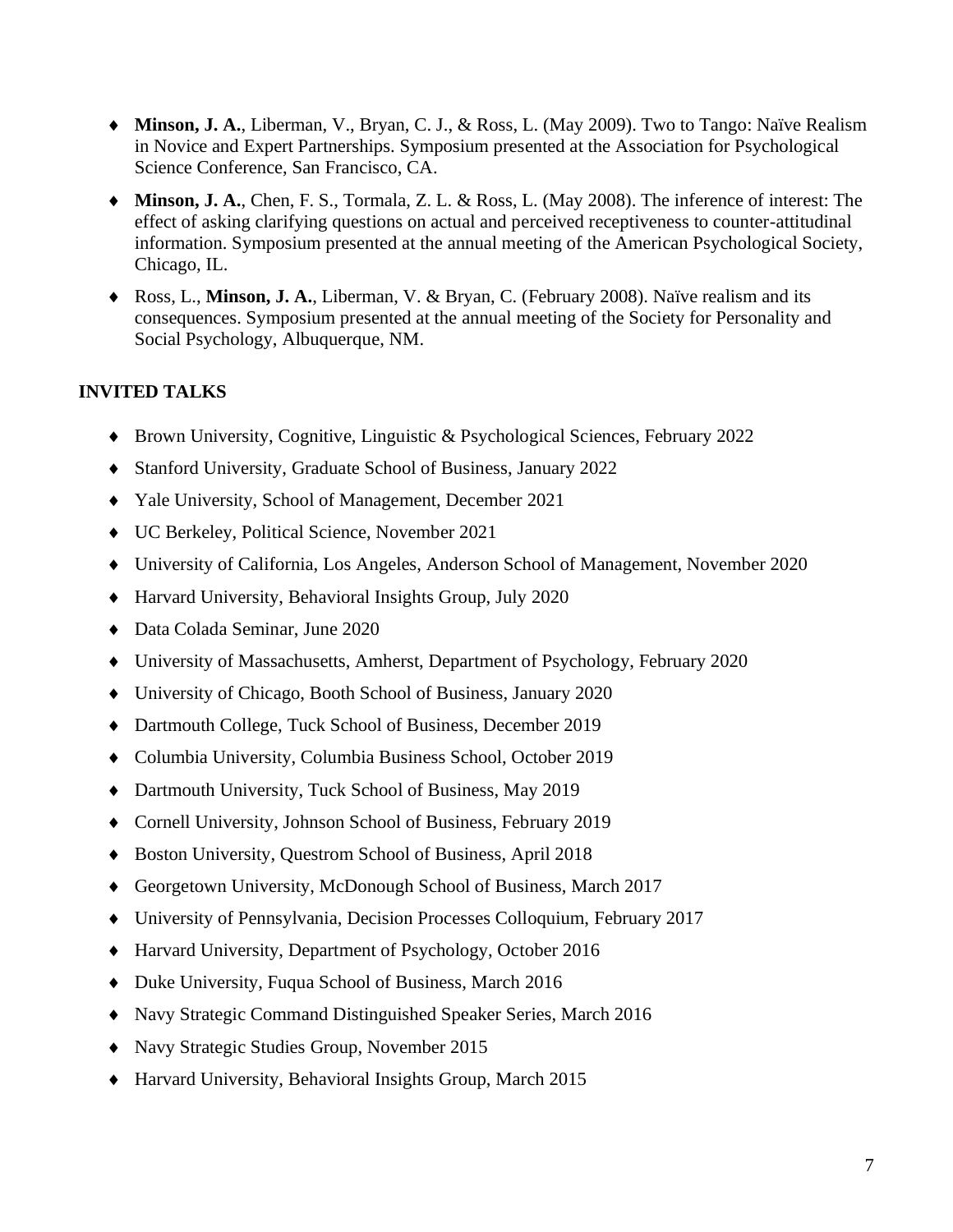- University of California, Los Angeles, Anderson School of Management, January 2014
- Harvard University, Department of Psychology, March 2013
- Northwestern University, Kellogg School of Management, January 2013
- Harvard University, Kennedy School of Government, December 2012
- University of California, Berkeley, Haas School of Business, October 2012
- University of California San Diego, Rady School of Management, March 2012
- Fordham University, Graduate School of Business, February 2012
- Yale, School of Management, Yale University, September 2011
- The Fuqua School of Business, Duke University, May 2011
- The Wharton School, University of Pennsylvania, April, 2011
- Yale School of Management, Yale University, March 2011
- Leeds School of Business, University of Colorado, Boulder, February 2011

# **TEACHING EXPERIENCE**

Harvard University, Harvard Kennedy School

- *MLD 224: Behavioral Science of Negotiations*
- *Recipient of Dean's Award for Teaching Excellence 2014-2022*

Harvard University, Harvard Kennedy School, Executive Education

- *Team Decision Making (I & II)*
- *Negotiations Fundamentals*
- *Bounded Rationality*
- *Communication in conflict*

University of Pennsylvania, The Wharton School

- *OPIM 291: Negotiations*
- *OPIM 691: Negotiations*

Interdisciplinary Center, Herzliya, Israel

*From Adversaries to Partners: Resources and Barriers in Collaboration*

Stanford University, Department of Psychology

- *Obtaining Funding for Graduate School*, graduate workshop series, Spring 2008
- Teaching Assistant for *Introduction to Statistical Methods*, Winter 2007, Fall 2007
- Co-instructor for *Introduction to Social Psychology*, Summer 2006
- Teaching Assistant for *Introduction to Social Psychology*, Spring 2006, Spring 2008
- Teaching Assistant for *Psychology One Initiative,* Fall 2005, Winter 2005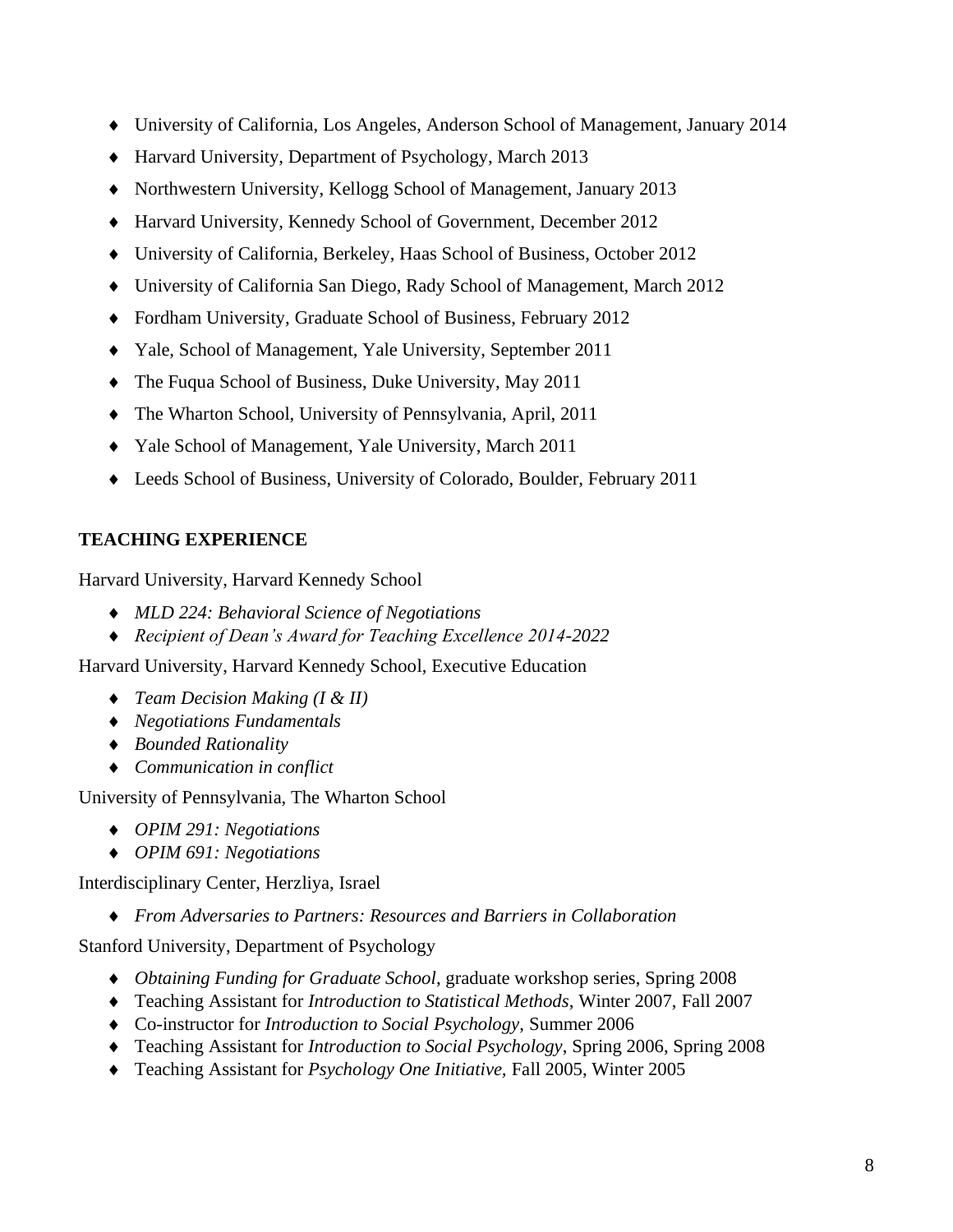## **RESEARCH FUNDING**

- Radcliffe Exploratory Seminar, Harvard University (**Julia Minson** and Frances Chen) support for an interdisciplinary workshop hosted at Radcliffe to design interventions to increase receptiveness to opposing views.
- Foundations of Human Behavior Initiative, Harvard University (**Julia Minson** and Jennifer Logg) – support for research on overconfidence in arguing.
- Program on Negotiation, Harvard University (**Julia Minson**) support for research on role of emotion in receptiveness to opposing views.
- Foundations of Human Behavior Initiative, Harvard University (**Julia Minson** and Frances Chen) – support for research on receptiveness to opposing views.
- Foundations of Human Behavior Initiative, Harvard University (**Julia Minson**, Katherine Milkman, Dana Born, and Celia Gaertig) – support for research on decision-making effects of firearms use.
- Binational Science Foundation (Lee Ross and Varda Liberman, PIs) three-year support for research on dyadic decision-making and conflict resolution.
- Norman Anderson Research Fellowship (**Julia Minson** and Frances Chen) support for research on receptiveness in hostile dialogue.
- Graduate Research Opportunity Grant (with Frances Chen) support for research on receptiveness in hostile dialogue.
- Stanford Center for International Conflict and Negotiation Fellowship (**Julia Minson**) support for research on conflict and disagreement**.**

#### **PROFESSIONAL AND SERVICE ACTIVITIES**

- Managing Guest Editor, Organizational Behavior and Human Decision Processes, Special Issue on Experimental Studies of Conflict, 2020 – 2021
- Harvard Kennedy School Leadership Influence and Decision Making seminar series organizer  $2017$  – present
- Program on Negotiation Research Lab co-founder and organizer 2015 present
- Conference Committee Chair, Society for Judgment and Decision Making, 2020
- Faculty Advisor, Harvard Decision Sciences Laboratory 2015 2020
- Behavioral Decision Research in Management 2018 conference organizing committee
- Women in Judgment and Decision Making organizing committee, 2016 2018